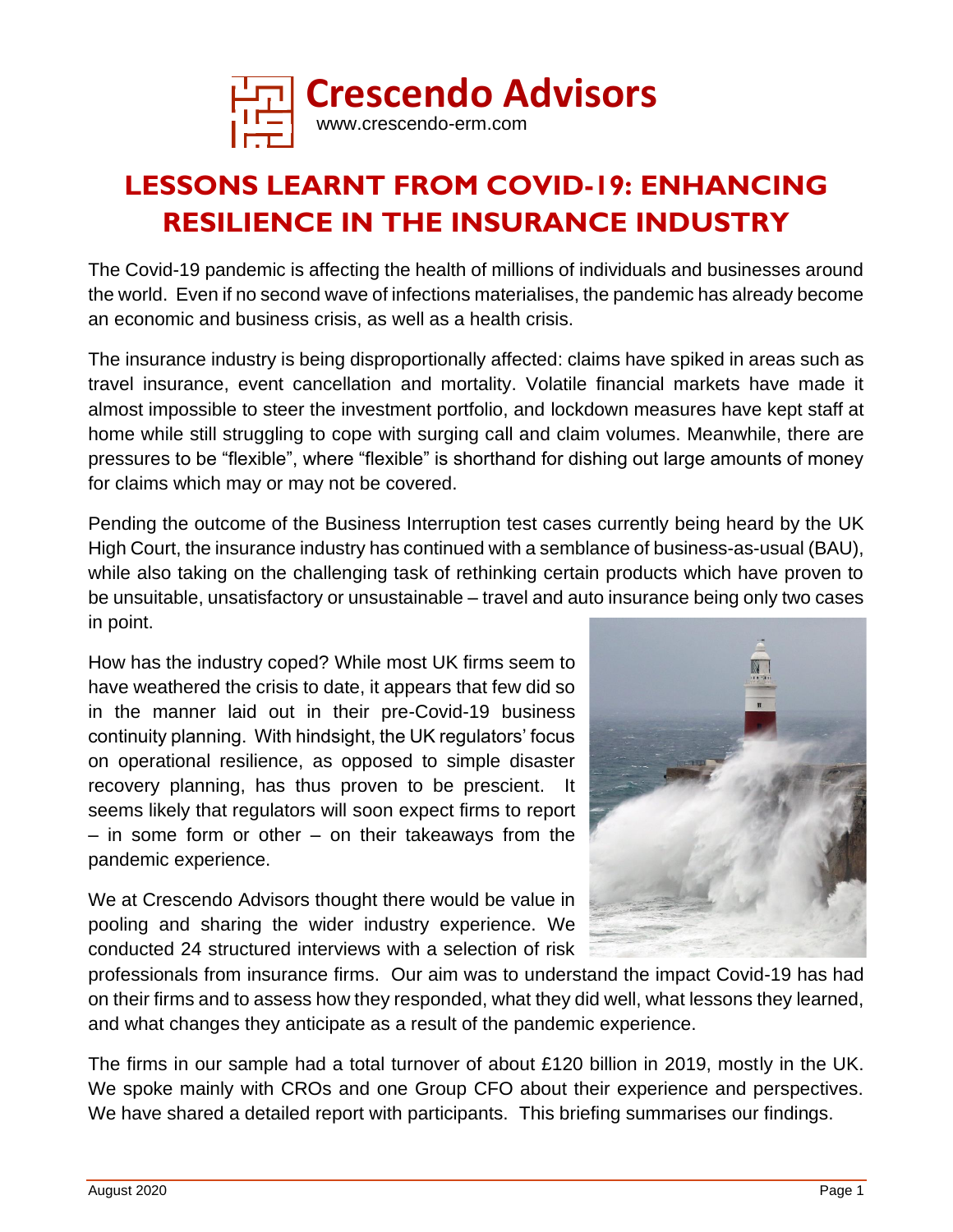*Lessons Learnt from Covid-19: Enhancing Resilience in the Insurance Industry*

## **KEY FINDINGS AND CONCLUSIONS**

The headline findings from Crescendo Advisors' survey are:

- Most firms based their business continuity plans on assumptions around localised outbreaks. The severity of the lockdown forced them to adjust their plans swiftly and flexibly.
- All firms who viewed their lockdown experience as 'successful' attributed that success to excellent communication from senior management to all stakeholders.
- Most firms felt that the experience of Covid-19 validated their digital transformation initiatives.
- After the Covid-19 experience, firms expect many members of staff to continue working at least part-time from home, and hence plan on reductions in their office footprint.
- Firms are concerned with balance sheet management at a time when yields are being impacted by significant central bank liquidity (quantitative easing) and issuers are adversely affected by Covid-19.
- It is likely that some common insurance products will be re-designed and / or re-priced.

Interestingly, while most anticipated the need for a lessons learnt exercise, only one of them acknowledged that his firm was already kicking off such an exercise.

Our headline conclusions are:

- After the pandemic experience, regulators will expect firms to embed operational resilience within their BAU frameworks.
- Whereas firms had six weeks to prepare for the Covid-19 lockdown, they should avoid the (implicit) assumption that the next crisis will also give them such notice.
- The new world of working from home will pose challenges for the design, implementation and documentation of an appropriate functional control environment.
- Remote working is likely to change the cost-benefit dynamic of outsourcing / off-shoring so that many firms could find it beneficial and desirable to bring activities back in-house.

# **HOW SHOULD BUSINESS RESPOND?**

There are wider potential implications including:

- The desirability of your own lessons learnt exercise.
- The need to meet regulatory expectations for operational resilience.
- Review the office footprint from a cost / convenience as well as from a risk management perspective.
- Ensure that the control framework remains appropriate if some staff continue to work from home while others return to the office.